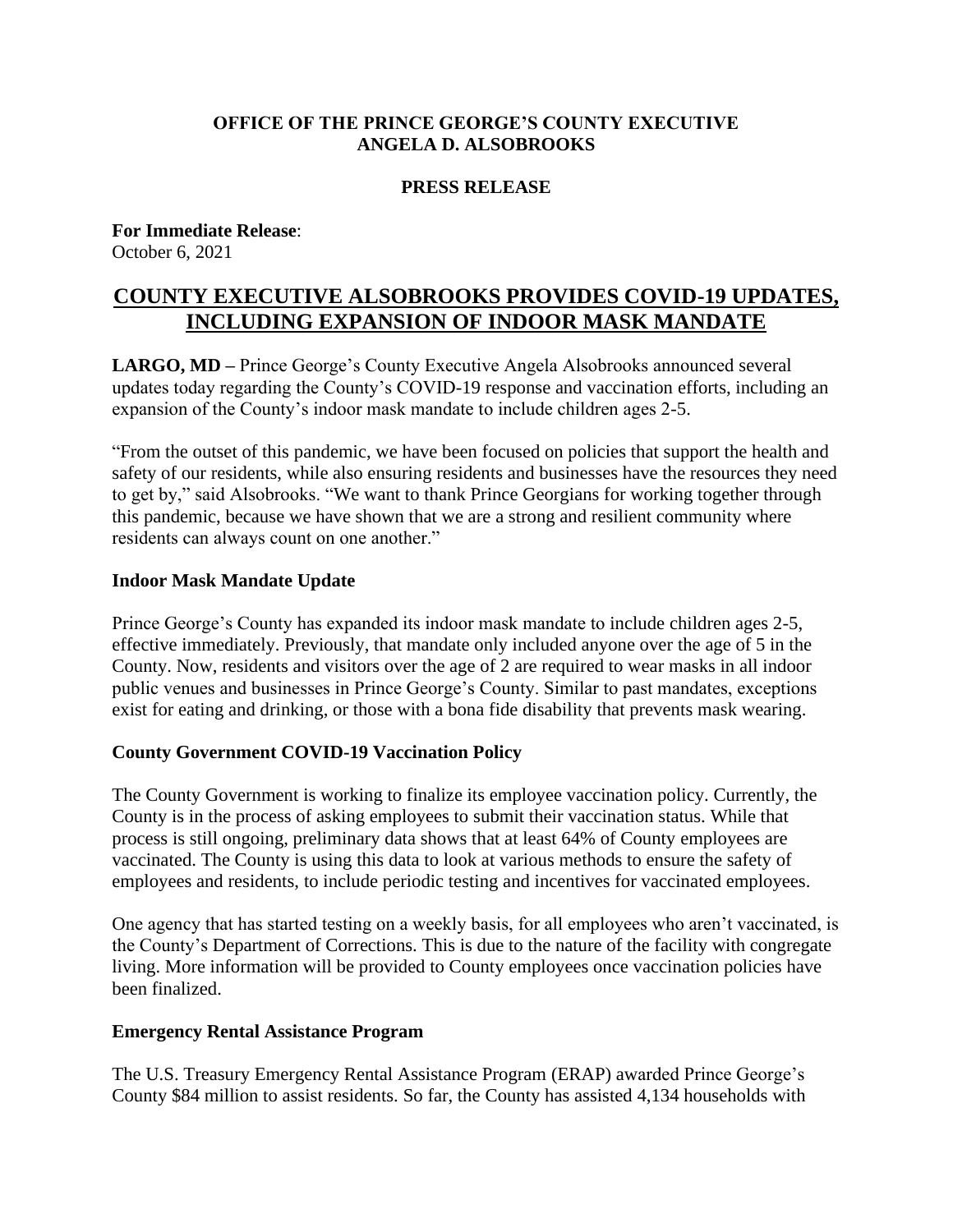\$30.8 million in aid, helping with both rental and utility assistance. Prince George's County continues to lead the state in distributing emergency rental assistance funds.

To make sure the County is reaching as many residents as possible, the Office of Community Relations (OCR) has partnered with the Department of Housing and Community Development to conduct a comprehensive outreach program.

OCR recently launched an Emergency Rental Assistance Hotline, where residents can get information about the program, find out their application status if they have already applied, or schedule an appointment with a staff member if they need assistance with completing an application. The hotline is open from 9:00 AM to 5:00 PM, Monday through Friday, and can be reached by calling 301-883-6504 and pressing 9.

In addition, the County is hosting a number of rental assistance community fairs, where residents can attend to get more information or to receive on-site assistance with completing and submitting an application. The first community fair was held last month in Suitland, where over 400 residents attended to receive help with applying for emergency rental assistance. The next in-person community fair is this Saturday, October 9, from 10:00 AM to 2:00 PM at the Langley Park Community Center.

Residents can learn more about the [ERAP](https://www.princegeorgescountymd.gov/3703/Emergency-Rental-Assistance-Program) and submit an application through the County's ERAP [webpage.](https://www.princegeorgescountymd.gov/3703/Emergency-Rental-Assistance-Program)

## **COVID-19 Booster Shots & Third Doses**

Based on CDC guidance, the County is offering booster shots of the Pfizer COVID-19 vaccine to residents who are 65 and older, residents ages 18-64 with [underlying medical conditions,](https://www.cdc.gov/coronavirus/2019-ncov/need-extra-precautions/people-with-medical-conditions.html) and individuals ages 18-64 who work or reside in certain settings that increase their risk of COVID-19 exposure (e.g. health care, schools, grocery workers, correctional facilities, homeless shelters).

The CDC recommends that these groups receive a booster shot at least six months after receiving their second dose of Pfizer. Individuals do not have to show proof of eligibility to receive a booster shot at clinics operated by the County Health Department. Federal officials have not yet approved booster shots for those who received the Moderna or Johnson & Johnson COVID-19 vaccine.

The County is also offering third doses of the Pfizer or Moderna COVID-19 vaccine to residents who are [moderately or severely immunocompromised,](https://www.cdc.gov/coronavirus/2019-ncov/vaccines/recommendations/immuno.html?) based on guidance from the CDC. For people with weakened immune systems, a third dose is recommended 28 days after the second dose. Federal officials have not yet approved an additional dose for immunocompromised individuals that received the Johnson & Johnson COVID-19 vaccine. Residents can find the nearest vaccine clinic at [mypgc.us/COVIDVaccine.](https://www.princegeorgescountymd.gov/3730/COVID-19-Vaccine)

## **American Rescue Plan Funds**